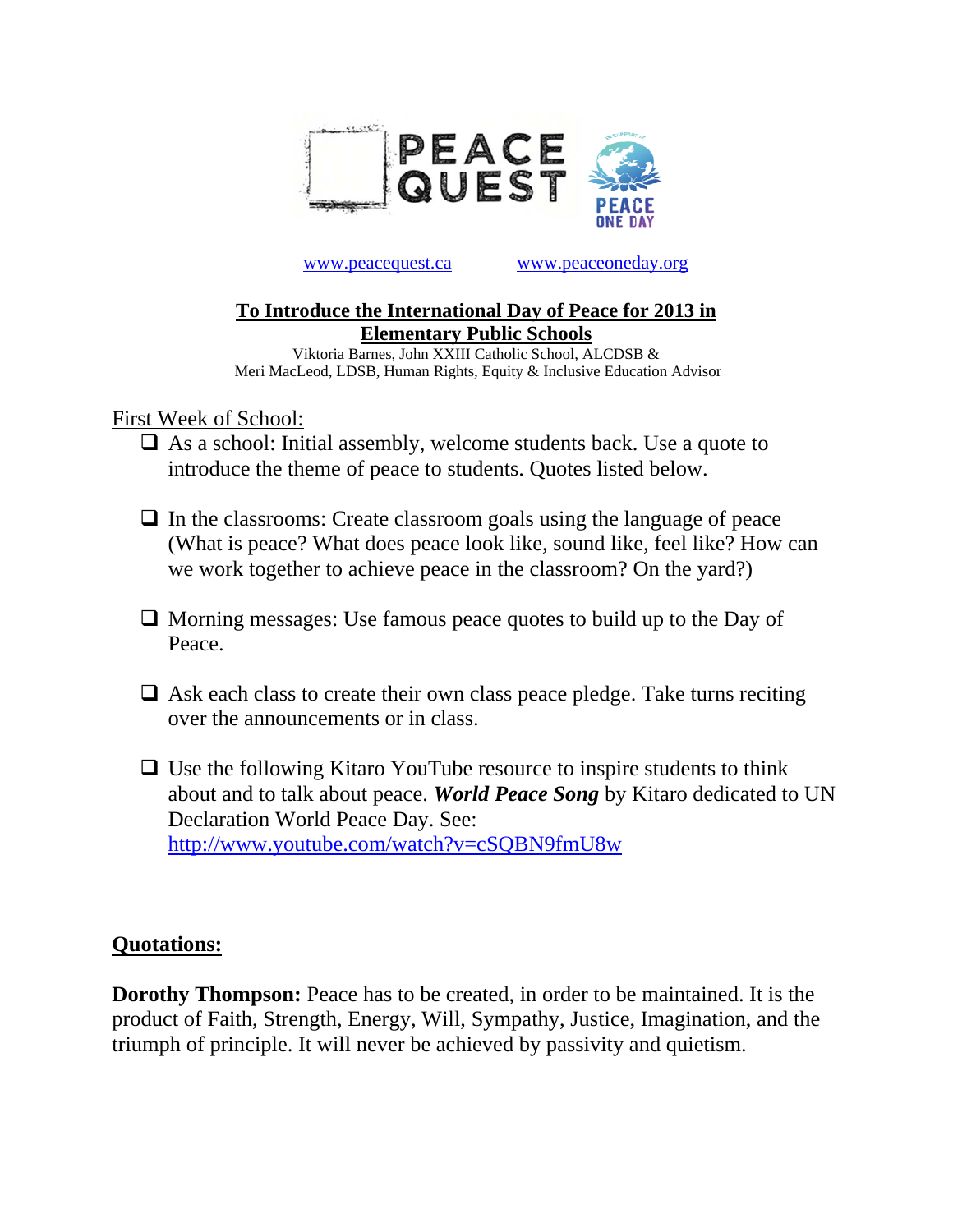**Dorothy Thompson:** Peace is not the absence of conflict but the presence of creative alternatives for responding to conflict -- alternatives to passive or aggressive responses, alternatives to violence.

**Marian Wright Edelman:** We are not going to deal with the violence in our communities, our homes, and our nation, until we learn to deal with the basic ethic of how we resolve our disputes and to place an emphasis on peace in the way we relate to one another.

**Baruch Spinoza:** Peace is not the absence of war; it is a virtue; a state of mind; a disposition for benevolence; confidence; and justice.

**Nelson Mandela:** If you want to make peace with your enemy, you have to work with your enemy. Then he becomes your partner.

**Ralph Waldo Emerson:** Peace cannot be achieved through violence, it can only be attained through understanding.

**David Borenstein:** One cannot subdue a man by holding back his hands. Lasting peace comes not from force.

**Joan Baez:** If it's natural to kill, how come [people] have to go into training to learn how? (US folk singer/song writer, peace activist)

**Mahatma Gandhi:** An eye for an eye only endings up making the whole world blind.

**Harriet Tubman:** Every dream begins with a dreamer. Always remember you have within you the strength, the patience and the passion to reach for the stars to change the world.

**Billie Holiday:** Sometimes it's worse to win a fight than to lose.

**Audre Lorde:** It is not the differences that divide us. It is our inability to recognize, accept and celebrate the differences.

**Audre Lorde:** Your silence will not protect you.

**Fannie Lou Hamer:** Nobody's free until everybody's free.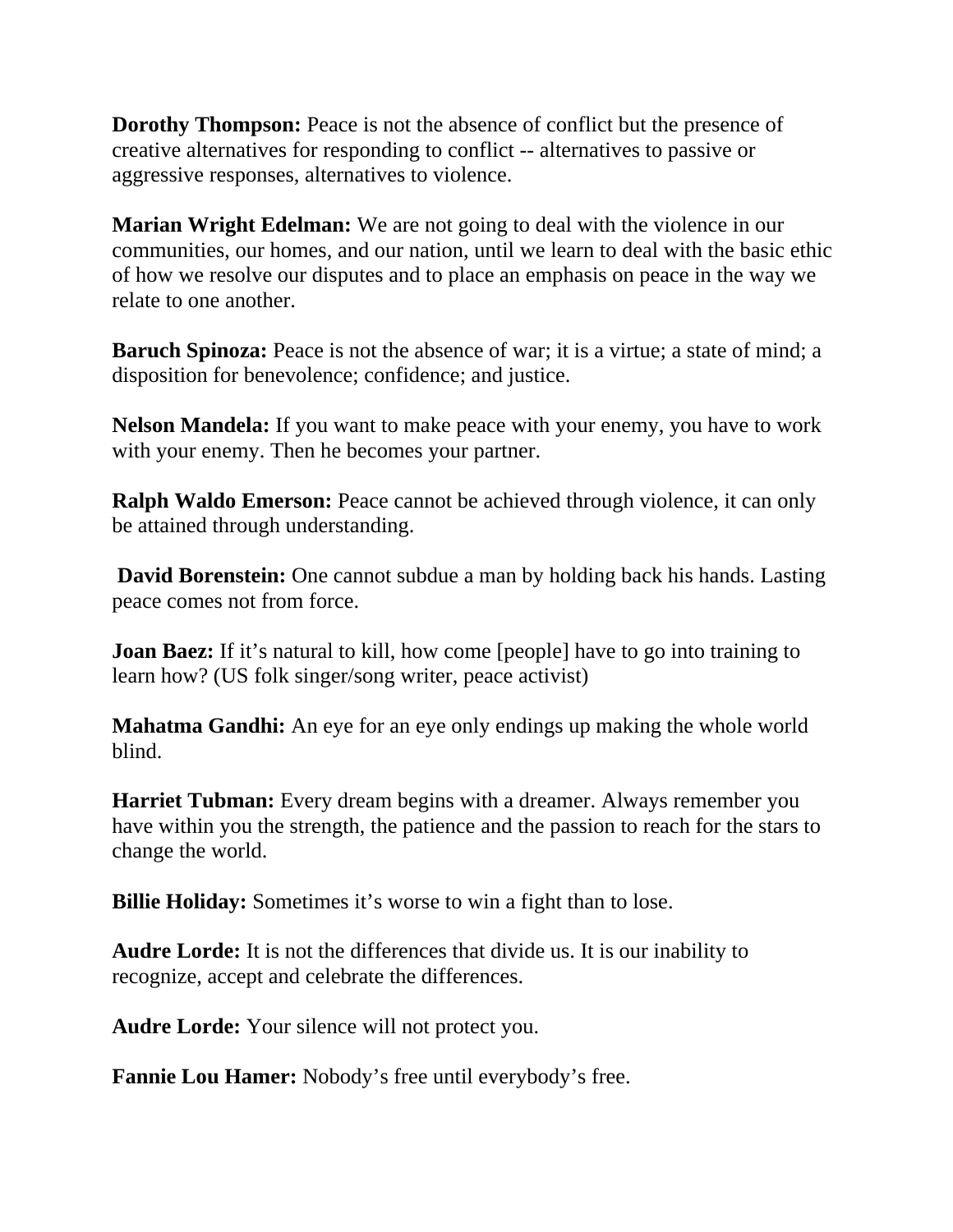**Coretta Scott King:** Hate is too great a burden to bear. It injures the hater more than it injures the hated.

**Angela Davis:** We have to talk about liberating minds as well as liberating society.

**Jimi Hendrix:** When the power of love overcomes the love of power, the world will know peace.



- $\Box$  As a staff and/or with students: Start planning an event or activity to mark the United Nations International Day of Peace for Friday, Sept.  $20<sup>th</sup>$ .
- $\Box$  In the classroom: Show YouTube clips of Jeremy Gilley from www.peaceoneday.org Discuss with students.

For the whole school (K-8)--A simple explanation of Peace Day: http://www.youtube.com/watch?v=igFt6s5rlEM

Primary--Shows an (Islamic) school and how they celebrated Peace Day: http://www.youtube.com/watch?v=zgcagBTzFME

Grade 4 and up--Excellent clips explaining how Peace Day came to be:

- \* http://www.youtube.com/watch?v=4khdQUlNgg4
- \* http://www.youtube.com/watch?v=tUnHoujtLVY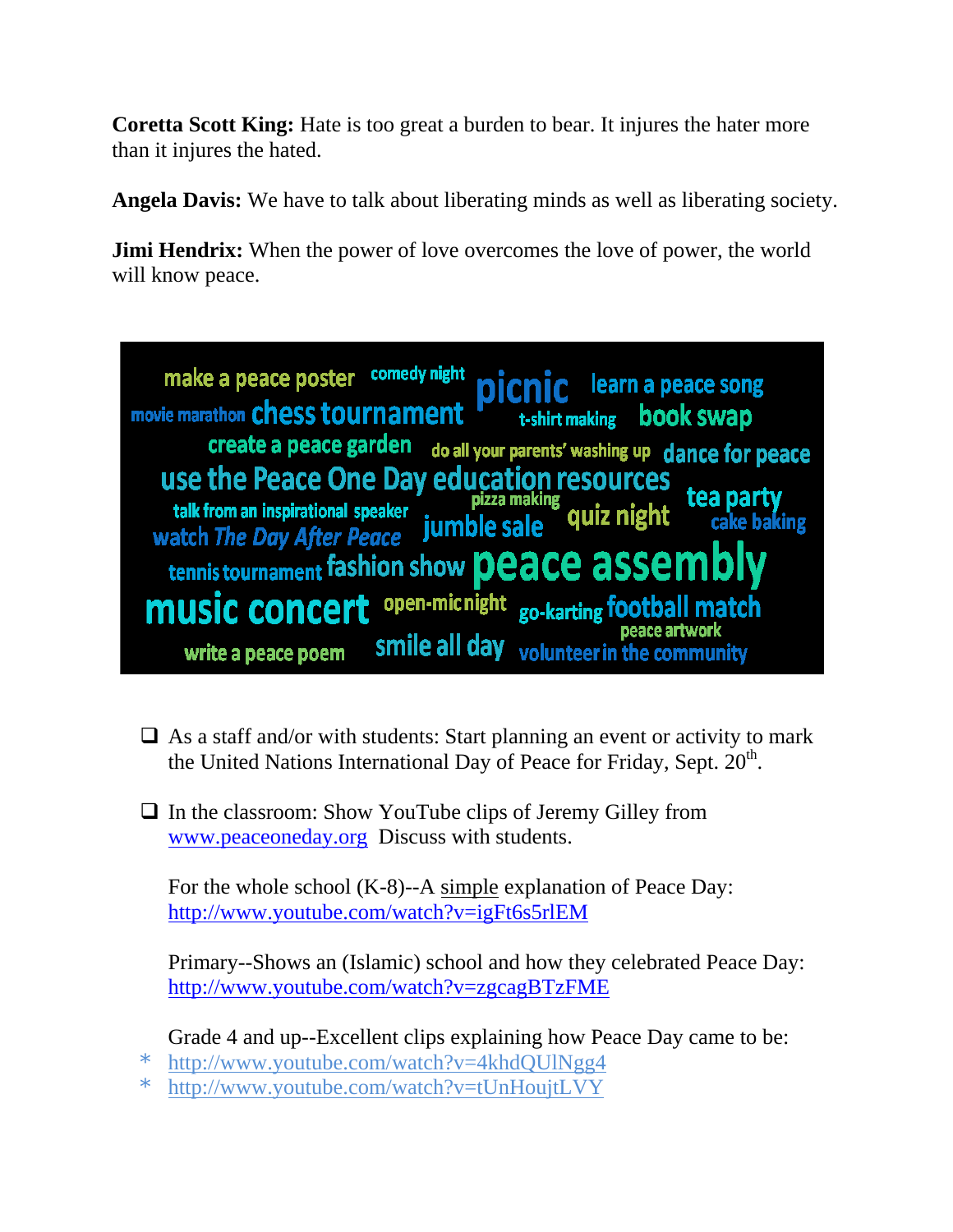- \* http://www.youtube.com/watch?v=UPiphUsv0mo
- \* http://www.youtube.com/watch?v=FwUPa7rM5U8
- \* http://www.youtube.com/watch?v=xtBTOh5qhMI
- \* http://www.youtube.com/watch?v=CT\_GqcZ2tf4



## **SEPTEMBER 2013**

| <b>Sunday</b> | <b>Monday</b>                                                                                                                                                                                 | <b>Tuesday</b>                                                                                                                                                             | Wednesday                                                                                                                                                 | <b>Thursday</b> | <b>Friday</b>     | <b>Saturday</b> |
|---------------|-----------------------------------------------------------------------------------------------------------------------------------------------------------------------------------------------|----------------------------------------------------------------------------------------------------------------------------------------------------------------------------|-----------------------------------------------------------------------------------------------------------------------------------------------------------|-----------------|-------------------|-----------------|
| 5             | $\overline{2}$<br><b>Labour Day</b>                                                                                                                                                           | 3<br><b>First Day of</b><br><b>School</b><br>Assembly---<br>being<br>welcomed<br>back                                                                                      | 4<br>Guidelines for<br>a safe, caring,<br>welcoming,<br>inclusive &<br>respectful<br>school/class;<br>discussion<br>and pledge,<br>dedication to<br>peace | 5               | 6<br>--continue   | 7               |
| 8             | 9<br>Classroom<br>viewing of<br>Jeremy<br>$video(s)$ ,<br>discuss "What<br>is peace?<br>What does it<br>look like? How<br>does it feel &<br>sound? How<br>can we<br>celebrate<br>peace?" (use | 10<br>Art: What<br>does peace<br>look like,<br>sound like,<br>feel like to<br>you?<br>Music: Peace<br>Songs<br>Drama:<br>Storyboards<br>on how to<br>solve a<br>problem on | 11                                                                                                                                                        | 12              | 13<br>---continue | 14              |